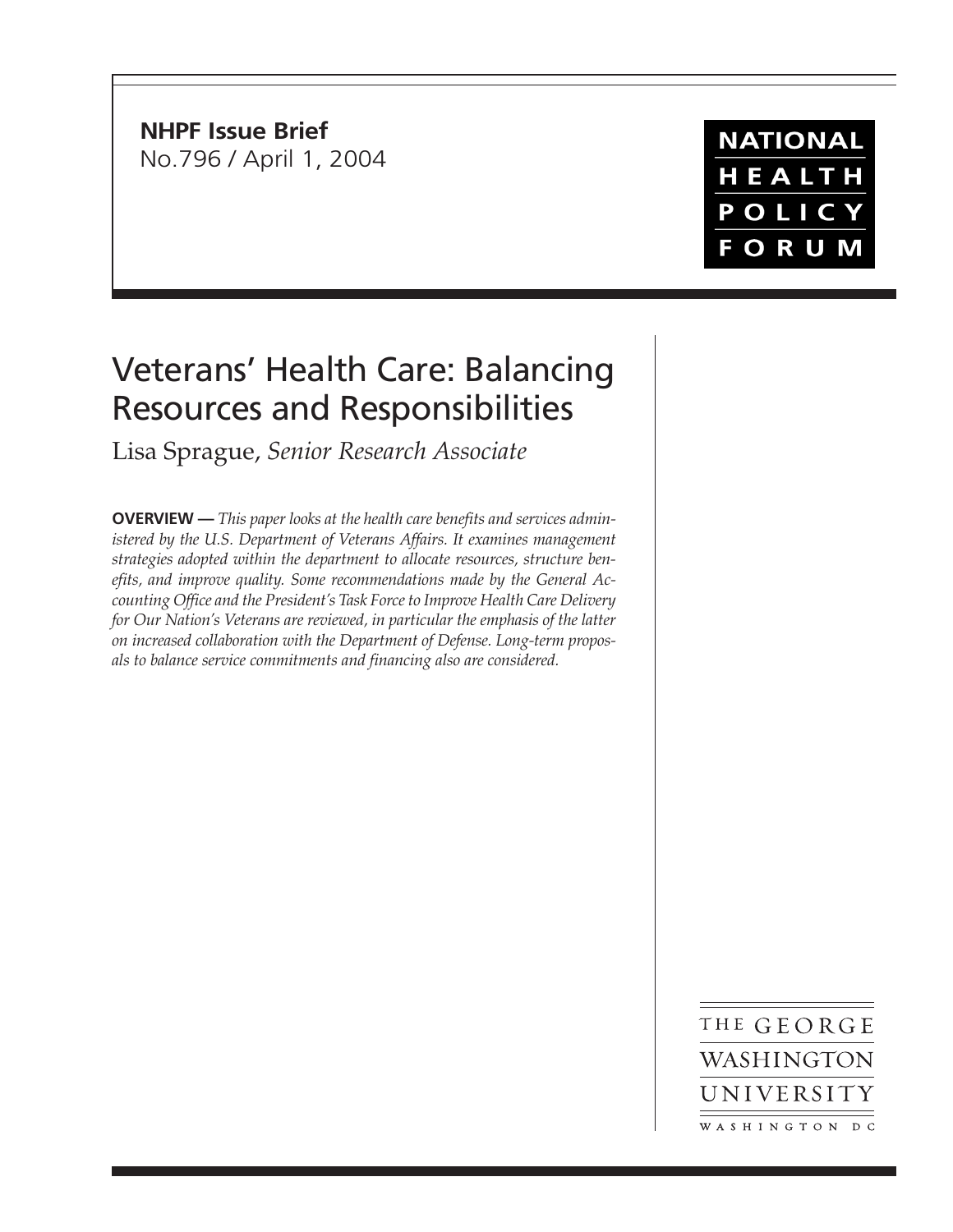# Veterans' Health Care: Balancing Resources and Responsibilities

Surely no government agency was ever charged with a mission at once so noble and concise: "To care for him who shall have borne the battle, and for his widow, and his orphan." These words, spoken by Abraham Lincoln in his second inaugural address, affirmed the government's obligation to care for those injured during the Civil War and to provide for the families of those who perished. Concise does not equate to simple, however, nor noble to noncontroversial. Several wars later, today's Department of Veterans Affairs (VA) bears the potential duty to "care for" the 70 million people—nearly one-fourth of the U.S. population—who are veterans or their family members and survivors. Benefits provided under the department's auspices include disability and death compensation, pensions, rehabilitation services, education and training, home loan assistance, life insurance, burial, and health care.

In 2003, the Veterans' Health Administration (VHA) within the VA provided medical services to some 4.5 million veterans of the 7.1 million total enrolled for VA health care. Those figures represent increases of 31 percent (from 3.4 million) and 70 percent (from 4.2 million) over fiscal year (FY) 1999. The numbers are substantial, but may not entirely convey the significance of the VA as a symbol of national obligation for service to the country. Congress has increased eligibility and benefits over the decades. A particularly notable spike occurred in 1996, when broad eligibility reform was enacted. The fact that an associated level of ongoing financial support could not be defined set the stage for intensified discussions about priorities and better matching of resources to needs. (See Figure 1 for enrollment and expenditures in recent years.)

In common with other public health care programs and with privatesector health plans as well, VHA management faces multiple challenges in improving quality, expanding access, and controlling costs. The health care system as a whole is adjusting to the growing burden of chronic illness and the increasing sophistication (and expense) of medical technology. The extent to which the VA should be assessed and evaluated on its own, as opposed to as part of a broader health policy concern, is not altogether clear. In some ways, being a federal agency is an advantage; for example, quality improvement programs may be implemented more smoothly when clinicians are salaried employees. In other ways, a public charter throttles flexibility—the VHA, unlike a commercial insurer, cannot elect to leave an unprofitable market. VHA managers are challenged to satisfy the varying demands and desires of patients, veterans'

**National Health Policy Forum** 2131 K Street, NW, Suite 500 Washington, DC 20037

202/872-1390 202/862-9837 [fax] nhpf@gwu.edu [e-mail] www.nhpf.org [web]

**Judith Miller Jones** *Director*

**Sally Coberly** *Deputy Director*

**Michele Black** *Publications Director*

**NHPF** is a nonpartisan education and information exchange for federal health policymakers.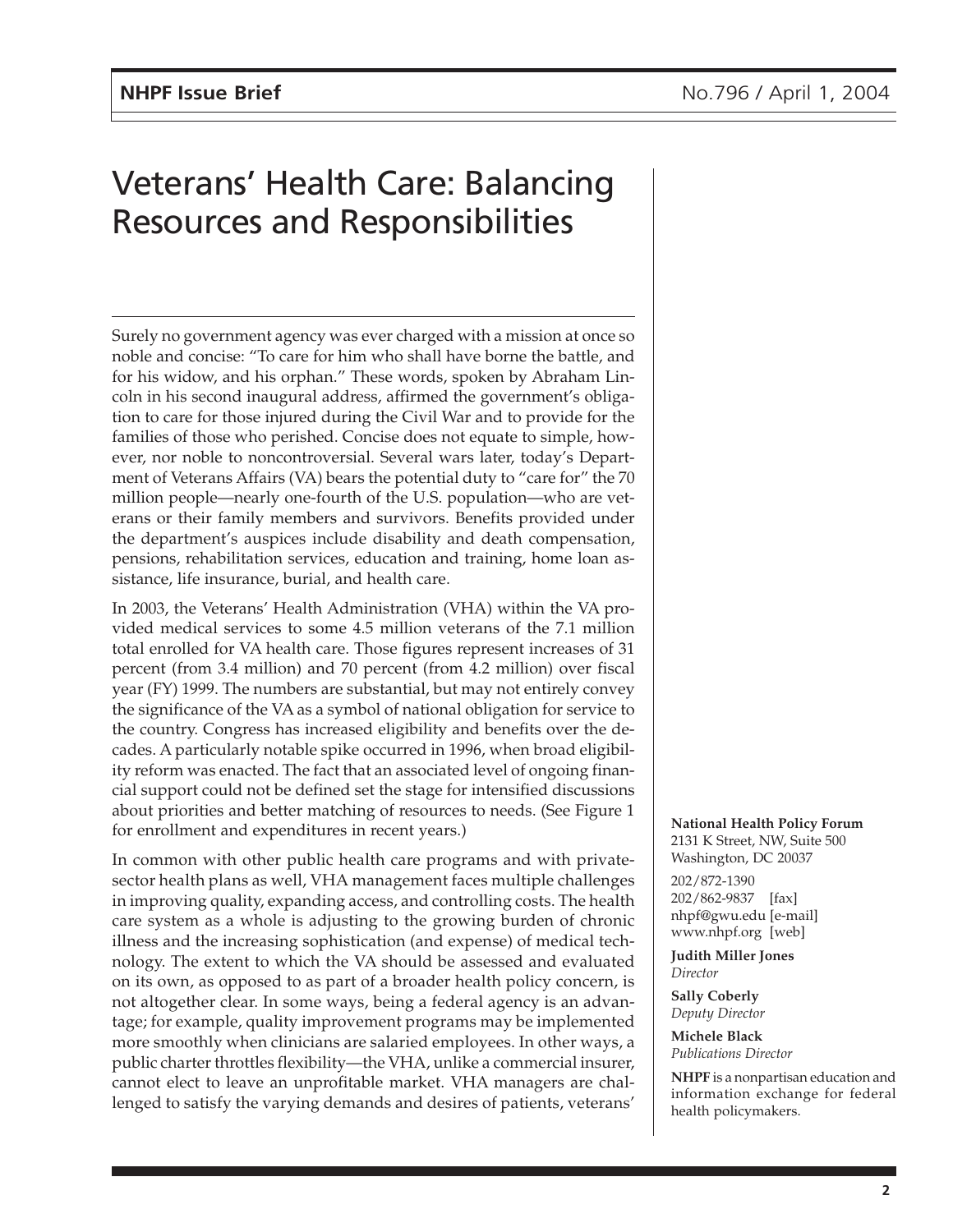

**FIGURE 1 VHA Health Care Expenditures Compared with Total Enrollment, FY 1999 through FY 2003**

*Source: Veterans Health Administration.*

groups, clinicians, and Congress. When resources available seem inadequate to promises made, policymakers must grapple with setting priorities for care delivery.

## **TO SERVE THOSE WHO SERVED: THE GROWTH OF THE VHA**

## **Benefits**

Veterans' benefits originally took the form of pensions (administered by the Bureau of Pensions of the Interior Department) and domiciliary care in facilities established by the states. Other types of benefits were added over time, such as disability compensation, insurance, and vocational rehabilitation, when the United States entered World War I, and education benefits under the Serviceman's Readjustment Act ("the GI bill"), after World War II.

The traditional focus for VA health benefits has been those with serviceconnected injuries or illnesses and those with low income. Based on the extent of service-connected disability (that is, disability resulting from illness or injury incurred or aggravated during military service) and income status, veterans could qualify as eligible for specific categories of coverage,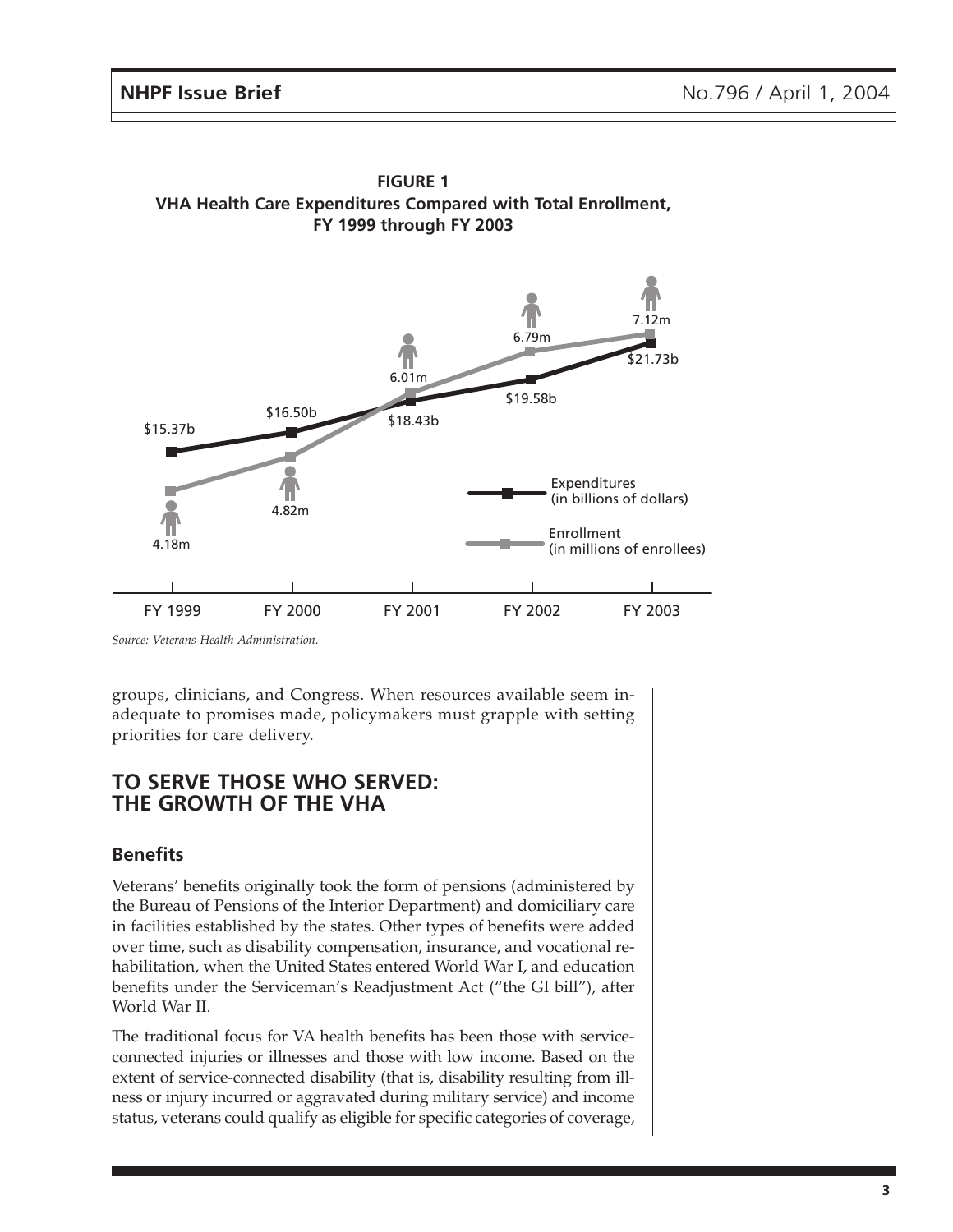such as inpatient, outpatient, and rehabilitation services. This piecemeal approach was remodeled in the Veterans' Health Care Eligibility Reform Act of 1996, which essentially charged the department with establishing a comprehensive, uniform health benefits package for all enrolled veterans. The act eliminated the distinction between inpatient and outpatient eligibility, mandated an annual enrollment system, and established seven priority classes for enrollment and care delivery. Priority 1 is veterans with service-connected disabilities rated 50 percent or more disabling. (For a full listing, see Appendix A). In 2002, Congress split Priority 7 in two (creating the new 7 and 8), distinguishing between higher- and lowerincome levels in veterans without service-connected conditions. (See Figure 2 for the percentage of veterans in each priority group.)

The Veterans Millennium Health Care and Benefits Act of 2001, another congressional expansion of benefits, focused on long-term care. It required the VA to provide or pay for nursing home care for all veterans who are rated 70 percent or more disabled and those needing nursing home care because of a service-connected condition. Echoing a trend seen in other public programs following the *Olmstead* case,<sup>1</sup> the act also requires the VA to provide alternatives, such as adult day health care and home care, to institutional care for elderly and disabled veterans.

It was not legislation but economics that generated a narrowing of benefits in 2003. VA Secretary Anthony J. Principi announced early that year that the department was suspending enrollment for new Priority 8 veterans. In congressional testimony, he cited the tremendous growth in the number of veterans seeking VA care, noting that in Priority Groups 7 and 8 alone, the number of patients treated was about 11 times greater than in 1996.2 Principi explained that his action was necessary in order to maintain the focus on "core" veterans: those with service-connected disabilities, the indigent, and those with special health care needs.

The VHA is widely known for its specialized programs for blindness, spinal cord injury, traumatic brain injury, serious mental illness, and post-traumatic stress disorder. In recent years, given veterans' high incidence of chronic diseases, the agency has established programs to measure quality of care and patient outcomes for high-prevalence and high-risk chronic diseases.

## **Facilities and Staff**

The VA health system grew from 54 hospitals in 1930 to the current complement of 158 hospitals. There are also now more than 800 outpatient clinics, 133 nursing homes, 42 residential rehabilitation treatment programs, and 206 readjustment counseling sessions spread across all 50 states, the District of Columbia, Puerto Rico, and the U.S. territories.3





*\* Congress has since divided Priority 7 into Priorities 7 and 8 on the basis of income.*

*Note: The total number of current veteran enrollees as of September 30, 2002, was 6,467,985.*

*Source: Veterans Health Administration data.*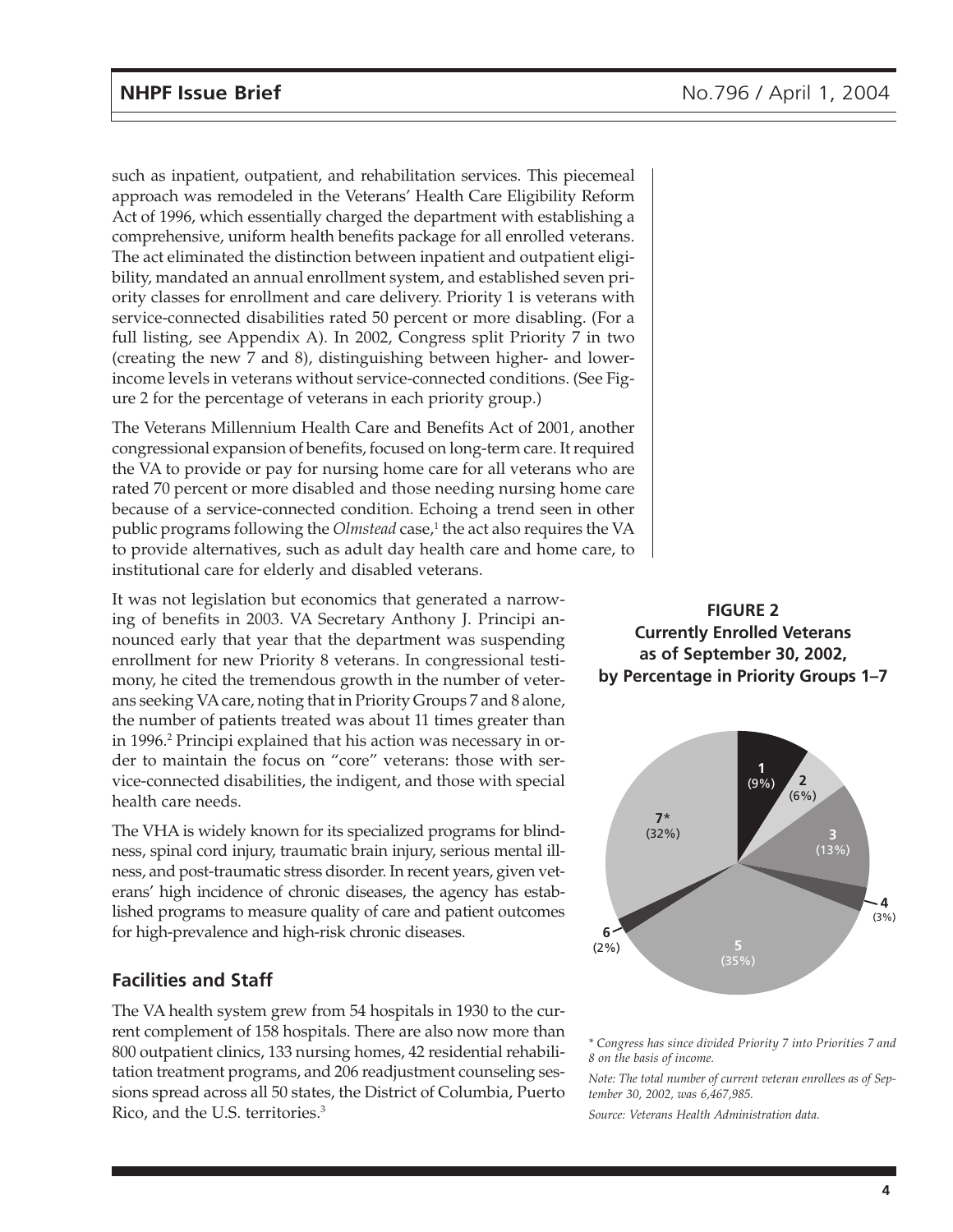More than 200,000 employees serve in the VA health system. In addition to employed physicians, nurses, and other health professionals, the medical ranks are augmented by some 20,000 medical students and 30,000 residents who rotate through VA facilities annually.<sup>4</sup> One hundred seven of the country's 126 medical schools maintain formal affiliation with a VA facility, making the VA an integral partner in training physicians.

VHA facilities and field operations are organized as 21 Veterans Integrated Service Networks (VISNs), described as "integrated networks of health care facilities that provide coordinated services to veterans to facilitate continuity through all phases of health care."5 VISNs are all charged with making available a uniform package of benefits but are given the flexibility to determine where and how care will be delivered. The goal of the late-1990s reorganization that established the VISNs was to redefine the VHA from an inpatient model of care characterized by a limited number of specialized facilities and a provider focus to a patient-centered primary-care–based model with a much-expanded number of access sites.<sup>6</sup>

An increased emphasis on outpatient care is consistent with the growth of hospital outpatient servicesin the private sector. However, advocates for some veteran subpopulations wonder whether they are being shortchanged in the process. The U.S. General Accounting Office (GAO) found that, since FY 1998, the VA has decreased the number of long-stay patients and increased the number of short-stay patients it treats in the nursing homes it owns and that it now pays for more veterans to receive care in state-run veterans' nursing homes.7 Though the allocation of more resources to noninstitutional care, such as home health services, may delay the need for nursing home care, the department is likely to be challenged sooner or later to provide such care to a growing segment of its beneficiaries. Treatment programs for what the VA terms "substance use disorder patients" is another area of concern. While the number of such patients has increased 53 percent since FY 1998, the number receiving specialized treatment decreased 35 percent over the same period.<sup>8</sup>

## **Beneficiaries and Demand for Services**

With the attrition of the World War II generation, the total number of veterans in the population is decreasing. However, as noted, the number of veteran patients actually seeking and receiving care from the VA has increased, and this growth is expected to continue. Based on the VA's projection model, without any limitation on enrollment, the number of veterans served is forecast to peak at about 8.9 million enrollees in 2012.<sup>9</sup>

The largest cohort of today's veterans are from the Vietnam era, followed by those from World War II (Figure 3). The median age as of September 2003 was 58 years. The number of the oldest old, over 85 years, has more than quadrupled since 1990. VA analysts cite data showing that, on average, their beneficiaries are sicker than other Americans of the same age.

**Some 20,000 medical students and 30,000 residents rotate through VA facilities annually.**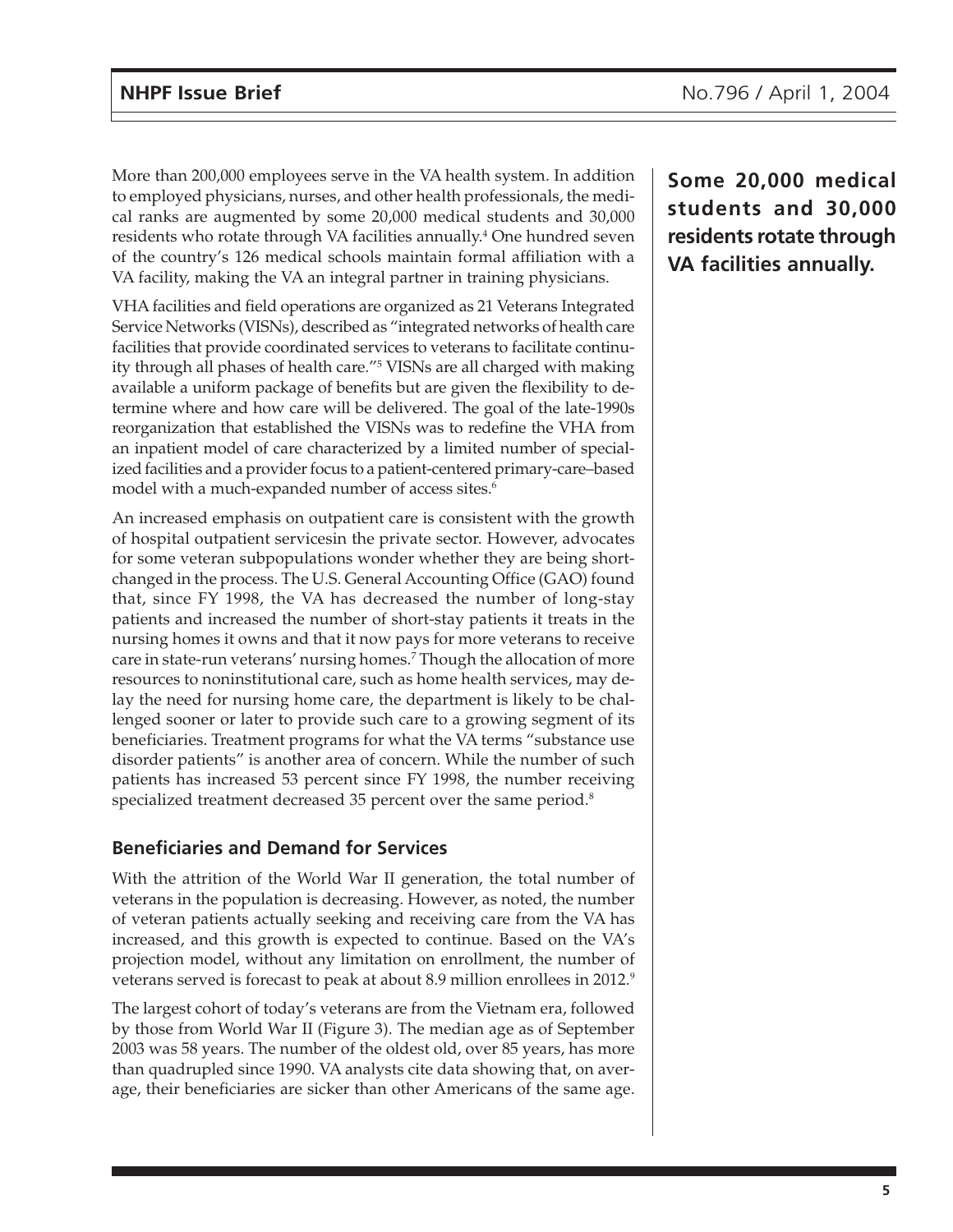As one VA official recently said with rueful humor, "We are the definition of adverse selection."10

Beyond the simple growth in lower-priority enrollees, demand is spurred by a number of factors. One obvious draw is that the VA offers an outpatient pharmaceutical benefit, which Medicare does not (at least until relevant provisions of the Medicare Prescription Drug, Improvement, and Modernization Act (MMA) of 2003 take effect in 2006—though even then the VA benefit may be more attractive). The VA's efforts to multiply access sites and make more care available on an outpatient basis have proven attractive to veterans. The VA's concentration on quality





#### *\* Includes service in Iraq.*

Source: Office of Policy, Planning, and Preparedness, Veterans Administration, "VetPop 2001 Adjusted *to Census 2000," December 2002.*

improvement in recent years has garnered the department favorable publicity, possibly making some veterans more likely to seek care there. Patient satisfaction scores in recent years have compared favorably with those measured in other government programs and in the private sector.<sup>11</sup>

## **ON THE INSIDE: VHA PLANNING AND MANAGEMENT INITIATIVES**

## **Safety and Quality**

In 1997, a series of reports about adverse events and preventable deaths in VA hospitals in several newspapers (including the *St. Petersburg Times* and the *New York Times*) raised perennial questions about the quality of care provided by the VA. Sen. Jay Rockefeller (D-WV), then ranking minority member of the Senate Committee on Veterans' Affairs, reproved the department for lacking the programs and systems to "adequately monitor, track, and analyze the quality of care provided."<sup>12</sup>

As the 2000 Institute of Medicine report *To Err is Human* showed, a dearth of systemic quality analysis was by no means confined to the VA. In fact, even by the time of Rockefeller's remarks, the VHA was working to implement the quality-focused culture change first proposed by then Under Secretary for Health Kenneth Kizer, MD, in 1995. Before *To Err is Human* was published, the VHA had established the National Patient Safety Registry, a database designed to collect information on adverse events and their root causes; set up an agency-wide patient safety improvement awards program; and founded the VHA National Center for Patient Safety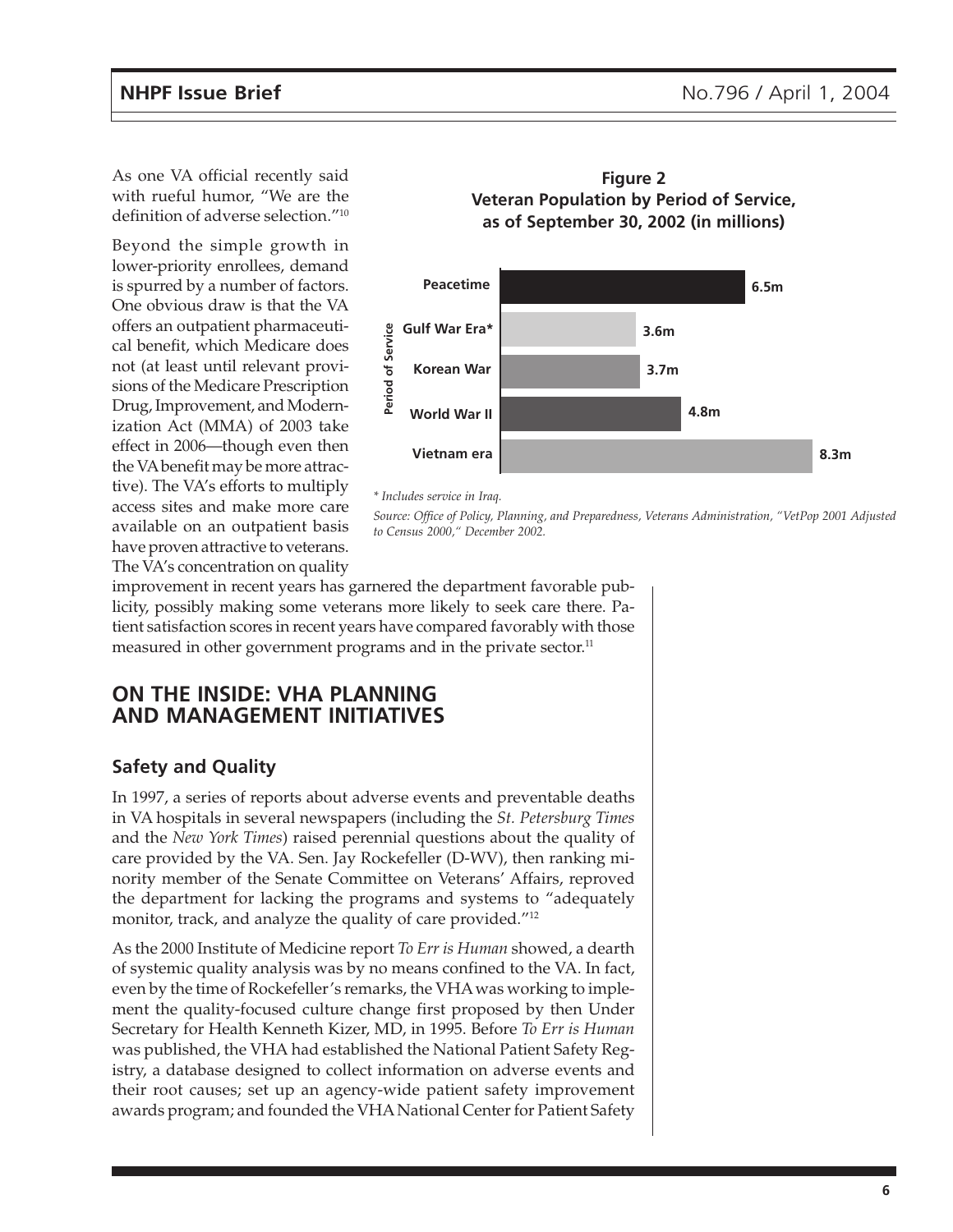(NCPS) to lead and integrate patient safety efforts, incorporating human factors engineering and safety system approaches.<sup>13</sup>

In the years since, the VHA has been widely recognized as a safety and quality leader. *Leadership by Example*, a 2002 Institute of Medicine report focused on government roles in quality improvement, praised the VA's use of performance measures to improve quality in clinical disciplines and its integrated health information system. Also in 2002, NCPS received the John E. Eisenberg Award in Patient Safety from the National Forum for Healthcare Quality and Reporting and the Joint Commission on the Accreditation of Healthcare Organizations. VA networks participate in quality improvement projects at the local level; for example, in Pittsburgh, the VA system has collaborated with the Pittsburgh Regional Healthcare Initiative and the Centers for Disease Control and Prevention in an effort to reduce certain infections in surgical cases. The Cincinnati system administers a grant from the Agency for Healthcare Research and Quality to reduce the incidence of nosocomial (that is, hospital-acquired) infection in area hospitals.

A study by Ashish K. Jha, MD, and colleagues looked at patient qualityof-care indicators in the VHA before and after the mid-1990s reengineering, finding significant improvement in 12 of the 13 measures for which multiyear data were available. They also found that, on overlapping quality indicators, the VHA outperformed the Medicare feefor-service system on 11 of 11 measures during the period 1997 to 1999 and on 12 of 13 in FY 2000.<sup>14</sup> The authors acknowledge structural differences between the programs (for example, the VHA's centralized decision-making capabilities and salaried physician workforce) but conclude that the VHA's quality-improvement initiatives are largely responsible for its superior results.

## **Information Technology**

Advances and investment in information technology (IT) support the VA's quality initiative and its vision of transition from visit-centered to patient-centered primary care. The Computerized Patient Record System (CPRS), accessible by all clinicians, offers images, reminders, and communications tools in addition to patient medical data. The CPRS provides for consolidation (in a "care management dashboard") of information on a panel of patients, such as those with diabetes. The recently launched *My Health*e*Vet* offers veterans health information, tools for measuring their own health status, and one-stop shopping for VA benefits. In future phases, it will give veterans access to key components of their own medical records and allow them to order prescriptions, make appointments, and maintain a personal health log.

The Performance Measurement System was designed to monitor and improve clinical performance and outcomes. Population data are assembled to track clinicians' adherence to evidence-based guidelines; results are fed

**Investment in information technology supports the VA's quality initiative and its transition to patientcentered primary care.**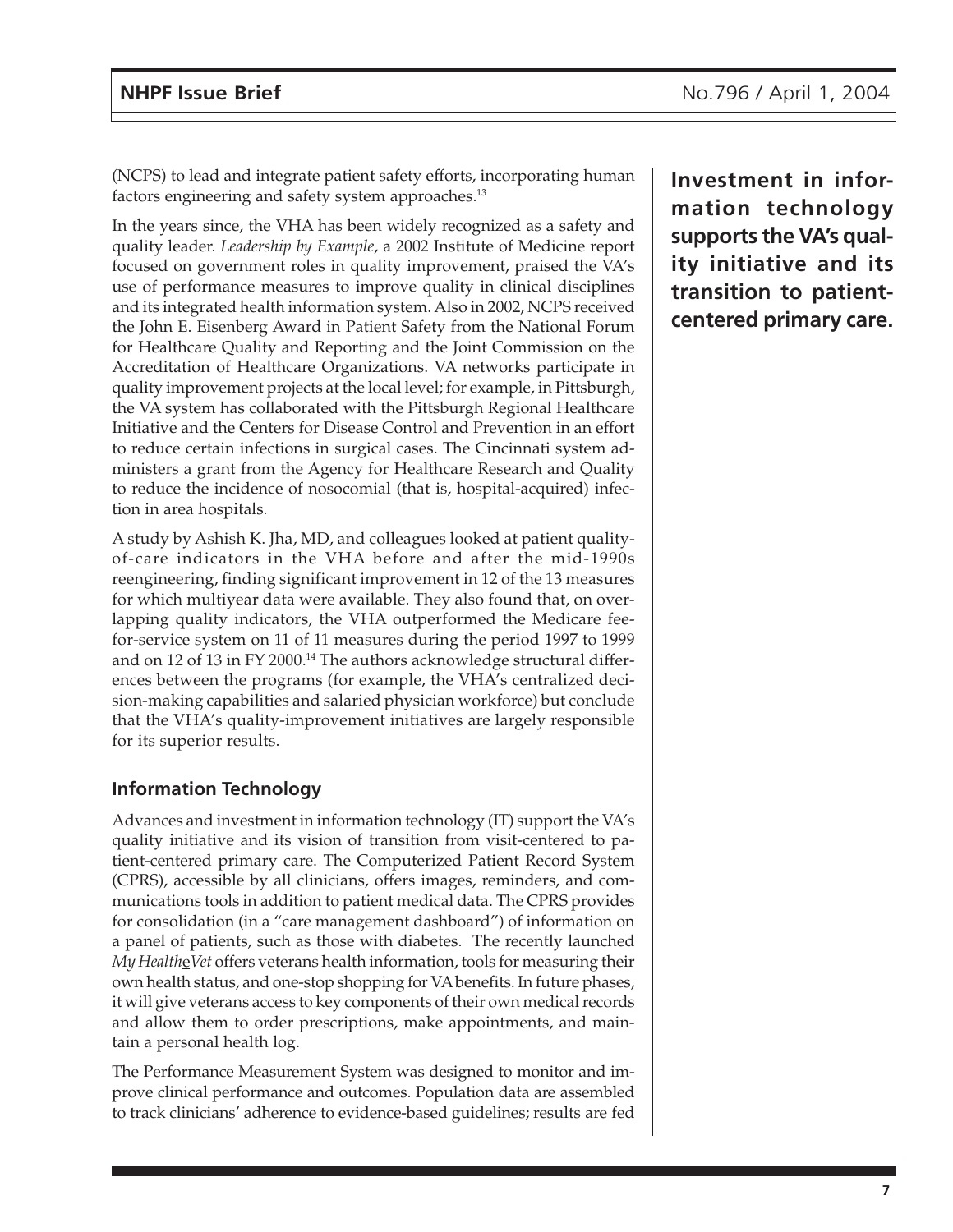back to individual clinicians and their management groups and are used to develop performance improvement plans.<sup>15</sup>

The VA pioneered the use of electronic bar codes in dispensing drugs, piloting its Barcode Medication Administration System in 1993 and rolling it out nationally in 2000.

## **Veterans Equitable Resource Allocation**

Until 1997, the VA's allocation to facilities of appropriated dollars was generally based on the facilities' historical expenditures. The aging of the veteran population and geographic migration to the South and Southwest created a level of demand in some areas that the VHA was hard-pressed to meet. The old strategy of undertaking new construction was no longer feasible when some regions were oversupplied and all were moving to an outpatient emphasis.16 In FY 1997, the VA adopted a new approach, the Veterans Equitable Resource Allocation (VERA) system, designed to distribute resources among the VISNs primarily according to workload.

Since its implementation, VERA has shifted substantial resources among regions. Both GAO and RAND, asked to assess its effectiveness, endorsed its conceptual design. As GAO testified in 2002, "By receiving funding based on workload, the VA's health care networks have an incentive to focus on aligning facilities and programs to attract patients rather than focusing on maintaining existing operations and infrastructure regardless of the number of patients served."17 GAO and RAND analysts also suggested improvements, such as refining the three-element case mix used in VERA calculations to more precisely reflect the range of case complexity, which the VA addressed by expanding to ten case mix categories.

## **Capital Assets Realignment for Enhanced Services**

Capital Assets Realignment for Enhanced Services, a national study known as CARES, was undertaken in October 2000 in response to a GAO recommendation that the VA develop a market-based plan for restructuring its delivery of health care in order to reduce funds spent on underutilized or outdated buildings. As GAO has noted in testimony, this infrastructure is no longer effectively aligned with a delivery model emphasizing outpatient care.<sup>18</sup>

CARES was intended to improve veterans' access to care and to assess how well the geographic deployment of VA resources matches the existing and projected needs of the veteran population. Following a pilot test in VISN 12 (Chicago), each network conducted extensive research and developed a market plan for its territory, laying out the relative merits of meeting future demand via contracting for care with non-VA providers; renovating available space; constructing new space; engaging in space sharing, joint ventures, or enhanced use of facilities; or acquiring new sites of care.

**CARES was intended to improve veterans' access to care and to assess how well deployment of VA resources matches existing and projected needs.**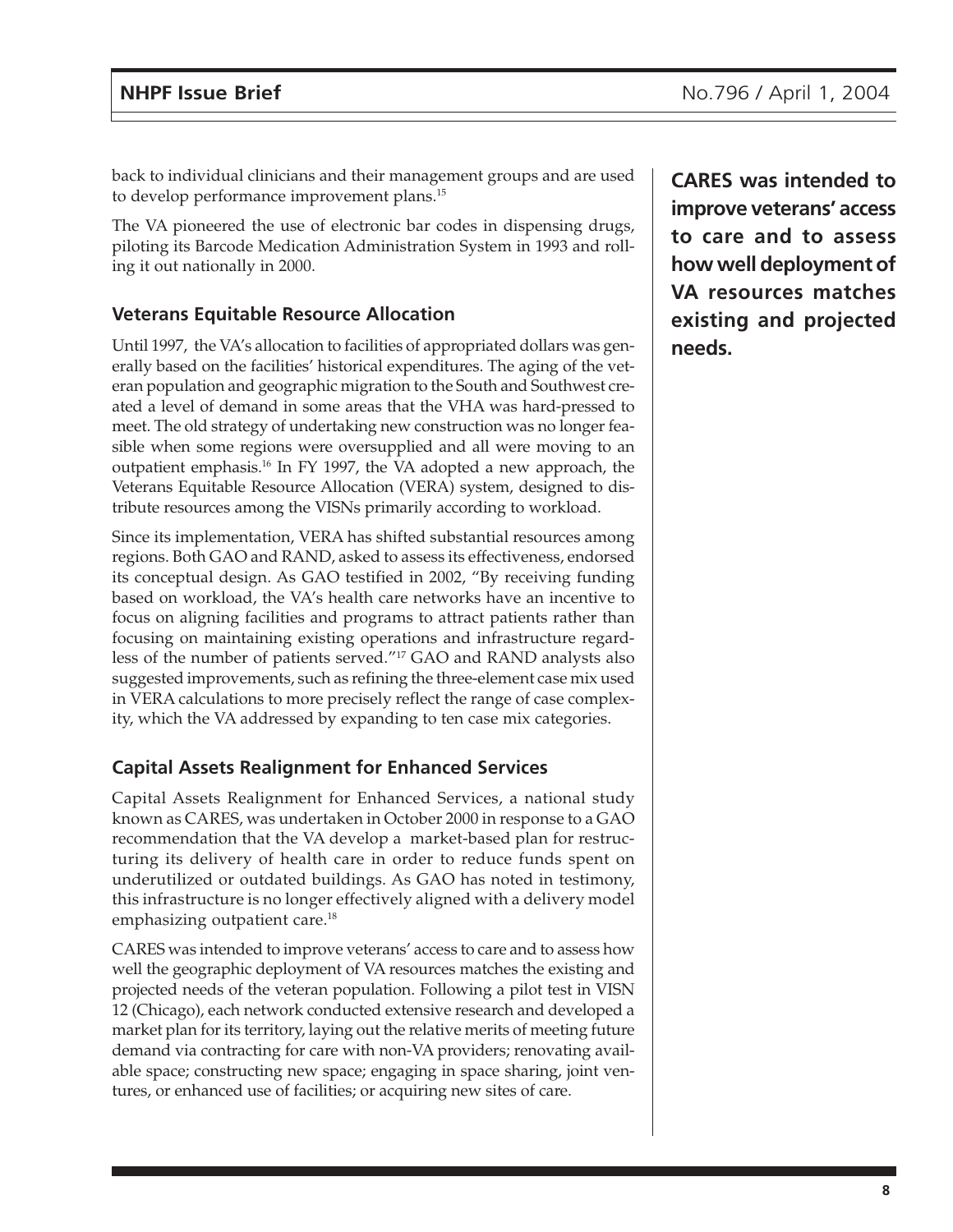Driving distance and waiting time are the types of indicators that CARES has homed in on. For example, one standard established for inpatient hospital care was that at least 65 percent of the veterans in a VISN should be within specified access parameters: 60 minutes in urban counties, 90 minutes in rural counties, and 120 minutes in highly rural counties. (Not all VISNs could meet this standard across their territories.)<sup>19</sup>

The VISN plans served as input to a draft National CARES Plan developed under the supervision of the under secretary for health. The secretary appointed an independent CARES Commission to review it and to hold hearings around the country at which stakeholders could air their views. Veterans also were invited to submit written comments. The commission had the power to choose to accept, modify, or reject the recommendations made in the draft. These included closing seven hospitals and building two new ones (in Las Vegas, Nevada, and Orlando, Florida), as well as expanding various specialty and outpatient programs. The commission's recommendations, released in February 2004, were to close only three hospitals (in Pittsburgh, Cleveland, and Gulfport, Mississippi), modify or realign services in several other locations, and build in Orlando and possibly Las Vegas. The final decision rests with the secretary.

CARES can be said to parallel VERA in its attempt to move resources to match workload. Money, of course, is more mobile than bricks and mortar. And VA facilities are not just sites of care administration; they are employers, partners with medical schools in training and residency programs, signs of attention focused on a place that may be losing population but still has pride. In this way, CARES recalls the Base Realignment and Closure Commission's process in the mid 1990s: there is a lot invested in the status quo.

For example, American Association of Medical Colleges president Jordan M. Cohen, MD, invoking the long association of the VA and the country's medical schools, testified to "underlying skepticism among the medical school deans about whether the education and research missions of the VA are being given adequate attention in the [CARES] process."20 Labor unions have been reluctant to support plans that involve consolidation or relocation of services. Although veterans' services organizations (VSOs) have generally been supportive of the CARES process, they have also called for stepped-up communication by the VA to allay some veterans' fears that CARES could lead to "wholesale privatization and dismantlement of the VA health-care system."<sup>21</sup>

# **ON THE OUTSIDE: OTHER POLICY RECOMMENDATIONS**

In its role as advisor to Congress, GAO regularly examines and evaluates federal agencies, including the VA. In 2002 and 2003, assessment was also conducted by another entity, the President's Task Force to Improve Health **VA facilities are not just sites of care administration; they are employers, partners with medical schools, signs of commitment.**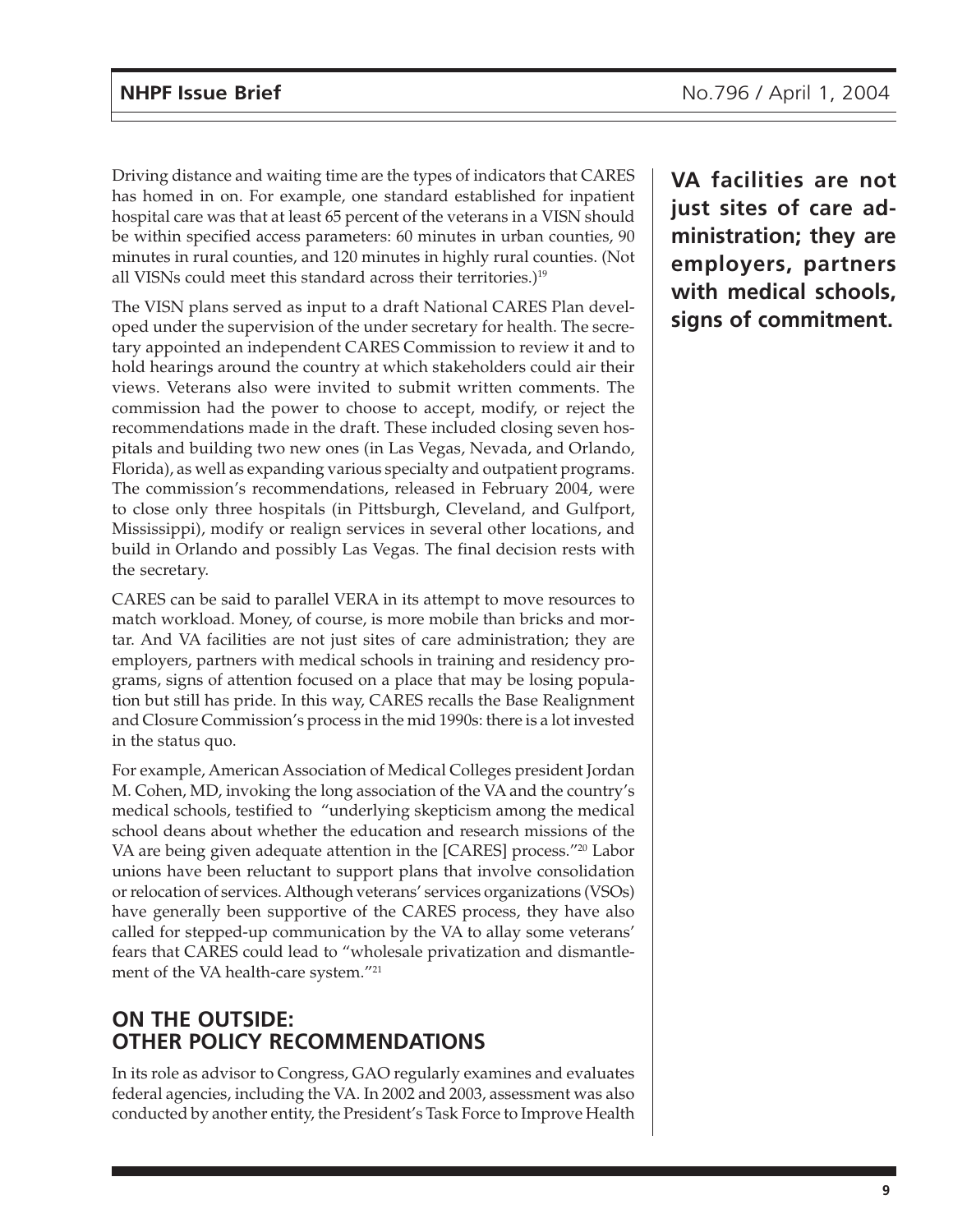Care Delivery for Our Nation's Veterans (PTF). Among the recommendations offered to the VA were the following.

## **Increase Third-Party Payments**

Many veterans are eligible for non-VA medical care, often through Medicare or the Department of Defense (DoD)—or both—as well as private insurance. When the VA treats such veterans for conditions that are not a result of injuries or illnesses incurred or aggravated during military service, it is allowed to bill some other health insurers. (Medicare, Medicaid, and HMOs that do not designate the VA as a participating provider are not among them.)

Although the VA has been authorized to collect third-party payments since 1986, it was not until the Balanced Budget Act of 1997 that it was permitted to use funds so collected to supplement (rather than offset) its medical care appropriations. Before that, it had little incentive to direct resources to aggressive collection.

In 2002, the VA collected \$687 million in such third-party payments, a 32 percent increase over the previous year. GAO attributes the increase to the VA's reducing billing backlogs and submitting more bills, as well as improving its documentation and collections processes.<sup>22</sup> However, GAO notes, staffing, training, and cooperation shortfalls still exist. In part because of these, the VA lacks a solid estimate of uncollected dollars (such as billable care missed in the coding process) and therefore cannot reliably predict the supplemental funds it will have to work with.

## **Collaborate with Other Agencies**

**Department of Defense —** The PTF was established in 2001 with a primary mission of identifying ways to improve services to those dually eligible for benefits from the VA as veterans and from DoD as military retirees through better coordination of the activities of the two departments.<sup>23</sup> Military retirees have at least 20 years' service and qualify for a pension upon retirement; they, along with those of shorter military tenure, are automatically classified as veterans upon separation from service.

The PTF organized its findings around several central principles:

■ *Committed leadership is essential to achieve collaboration between the VA and DoD to improve health care delivery to veterans.* Though this seems self-evident, the record has been patchy. Sharing authority for the two departments was first legislated in 1982, and Congress has steadily encouraged the practice. $24$  In the early stages, sharing initiatives were scattered and focused at the local level, as either joint ventures or agreements to share specified resources. In May 1996, the departments established a joint Executive Council to work on sharing at the VISN and DoD Health Services Region level. Again, recommendations were spottily attended to. The "renewed sense of purpose and momentum"

**Committed leadership is essential to achieve collaboration between the VA and DoD to improve health care delivery to veterans.**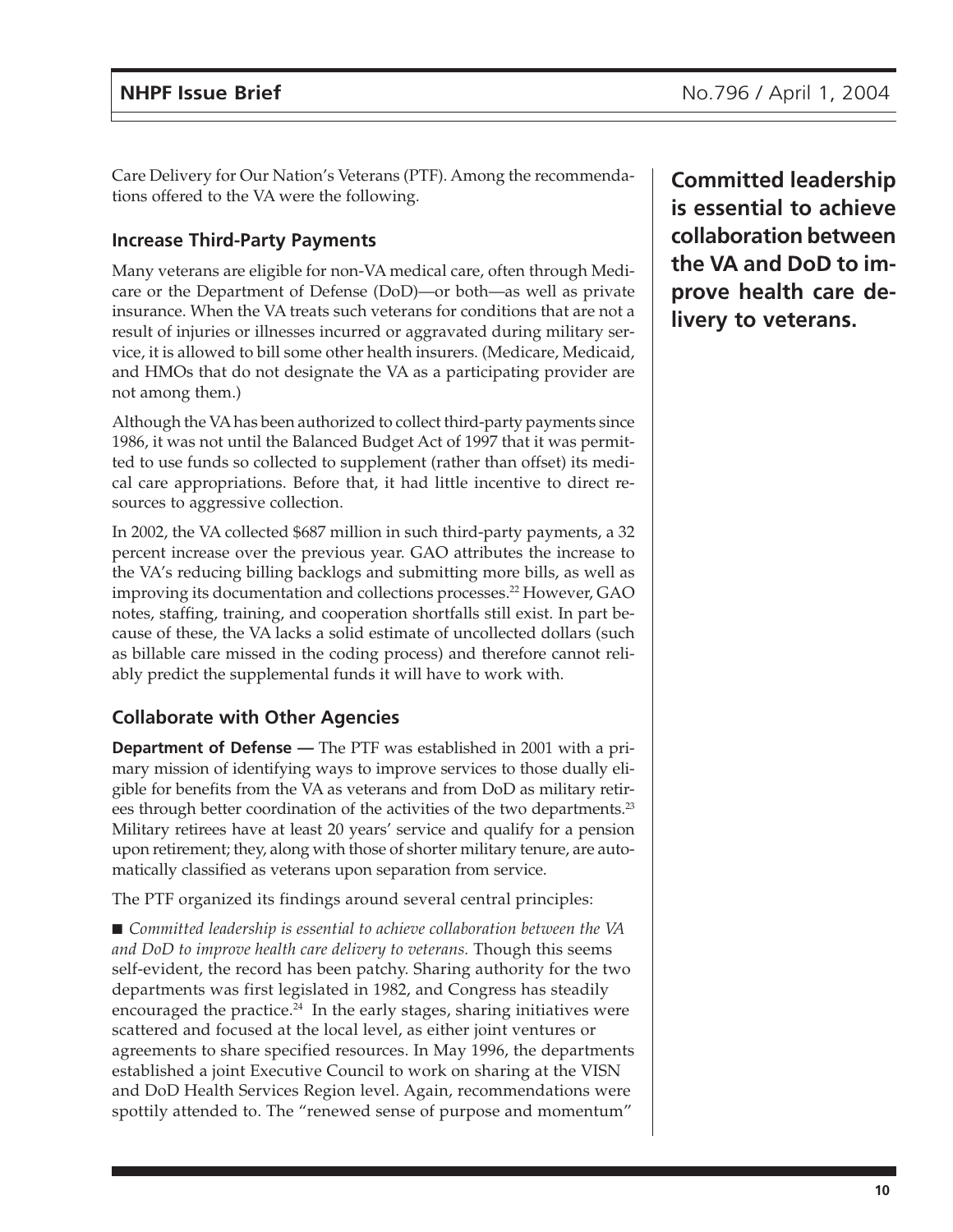the PTF found in 2001 and 2002 may be at least partly explained as a response to the task force's own creation. A new Executive Council was constituted in 2002, under the joint leadership of the deputy secretary of veterans affairs and the under secretary of defense (personnel and readiness).

The PTF endorsed a joint strategic and budgeting process that builds in accountability for achieving targeted sharing. Its further recommendation that the departments jointly develop metrics to measure health care outcomes does not look beyond the VA and DoD to consider the outcomes development work taking place elsewhere in the government and in the private sector.

■ *To provide timely, high-quality care, it is important to have seamless transition of information across the full life cycle of health care for each veteran, especially at the point when he or she moves from military service to veteran or retiree status.* While in the military, service members and their families are covered under DoD's TRICARE program, which permits them to receive care in DoD facilities or from approved contractors, which may include VA facilities. Upon completion of service, members may choose to apply for VA benefits and learn to negotiate a system they may not have previously encountered. However, especially where no service-connected condition is involved, the member may not choose to participate in all available separation-from-service processes, and his or her first attempt to access VA services may occur years later.

One issue to resolve is the oft-criticized need for a retiring service member to have duplicative physical examinations. VA Deputy Undersecretary for Health Policy Coordination Frances Murphy, MD, has testified that the VA is "actively working with DoD to develop separation physical examinations that thoroughly document a veteran's health status at the time of separation from military service and that also meet the requirements of the physical examination needed by the VA in connection with a veteran's claim for compensation benefits."25

The PTF report observes that a process of seamless transition would include timely and straightforward access to information needed to determine eligibility for benefits and meet the health care requirements of veterans.26 An important element in such access would be an interoperable electronic health record (EHR). Both departments have EHR systems, but they were designed separately and cannot readily share data. The VA and DoD are making strides toward compatibility, but there is still a long way to go. As of July 2003, a Federal Health Information Exchange (FHIE) is in operation. This is a one-way transfer of data on separated service members<sup>27</sup> from DoD's Military Health System Composite Health Care System to a VA repository, whence it can be accessed via the VA's CPRS. Data are available to clinicians at all VA medical centers about six weeks from the individual's separation

**The VA and DoD are making strides toward medical record compatibility, but there is still a long way to go.**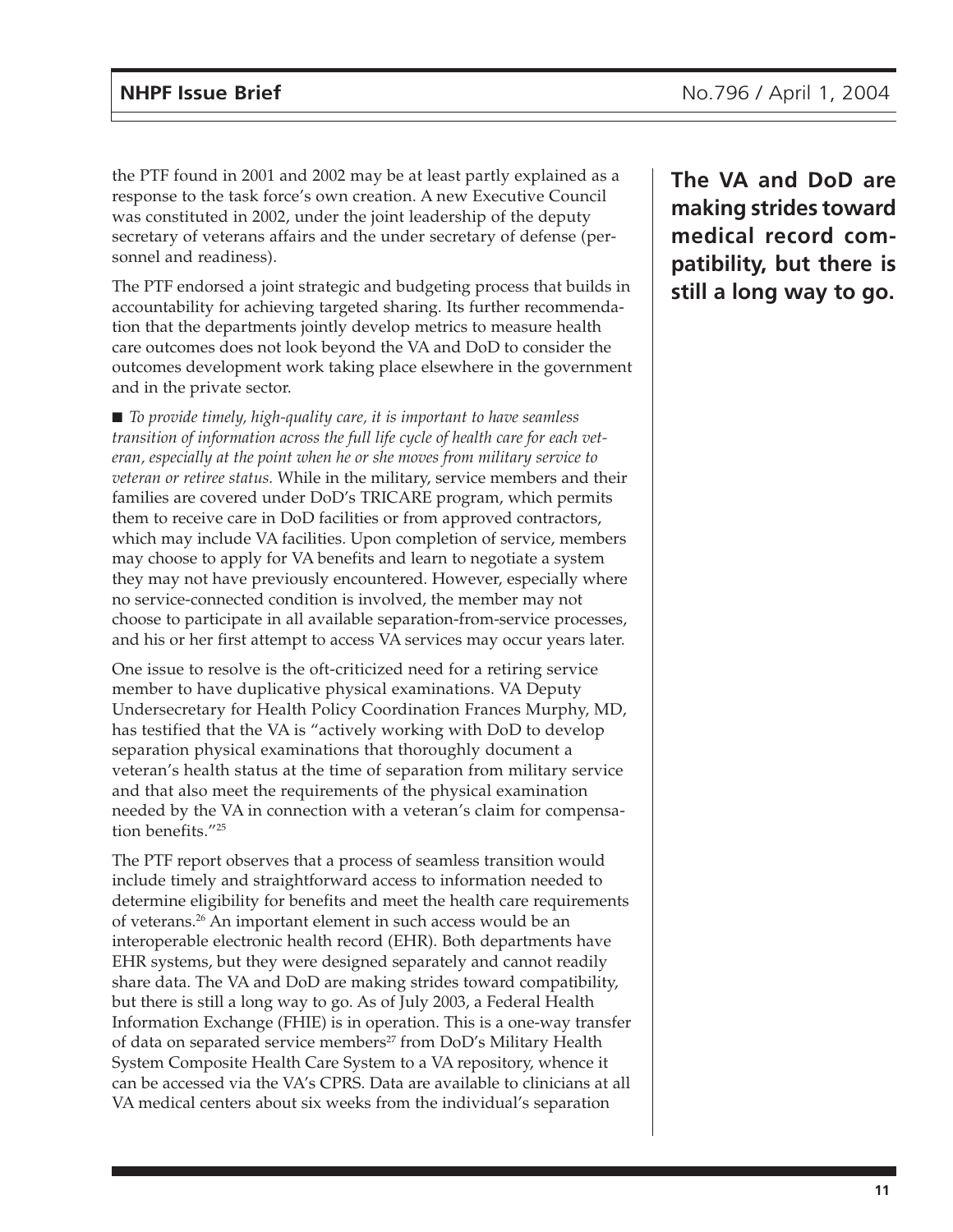from service.28 A longer-term initiative, to be called Health*e*People (Federal) is premised on the departments' development of a common health information infrastructure and architecture. GAO regards its promised debut at the end of 2005 as a matter of some doubt.

One significant barrier to a mutual EHR system is the privacy provisions of the Health Insurance Portability and Accountability Act of 1996 (HIPAA), which prohibit disclosure of personally identifiable health information to certain third parties without specific consent. An exception was written in to permit the one-way FHIE data transfer. However, DoD is not permitted to share postretirement data, and the VA is not permitted to share data with DoD at all. An FY 2002 request for a special exemption to permit collaboration for ongoing care was denied by the U.S. Department of Health and Human Services (DHHS). The PTF has called on the administration to declare the two departments to be a single health care system for HIPAA purposes.<sup>29</sup>

In addition to enhanced safety and timeliness and greater convenience for both providers and veterans, it is expected that an interoperable EHR system would further a research agenda. For example, better capture, tracking and reporting of occupational health data will lead to better understanding of service-related disorders and their manifestations over time.

■ *VA and DoD collaboration can improve quality, access, and efficiency of health care delivery by pooling resources, eliminating administrative barriers, and implementing change.* GAO reported in 2003 that the VA and DoD had made progress in working together to gain efficiency through the exchange of clinical and support services, joint facility construction, and joint purchasing ventures. However, GAO's last detailed review, in 1998, found that sharing activity was concentrated in a few locations and that, overall, direct sharing of services to beneficiaries constituted a fractional percentage of the departments' combined health care budget  $$60$  million out of approximately \$40 billion).<sup>30</sup> PTF Chair Gail Wilensky noted in testimony that joint ventures were still regarded in the light of pilot programs and that the regular planning and personnel assignment programs of the two departments generally disregarded the needs of joint venture sites.<sup>31</sup>

Barriers to sharing are significant. The PTF report noted many differences between the two departments in personnel management, training programs, facilities, infrastructure, IT, and acquisition programs that "do not appear to be driven by their differing missions."<sup>32</sup> Geographic boundaries of VISNs and military treatment facility regions are differently defined, and policies are not necessarily consistent from one to the next. Management philosophies diverged when TRICARE began contracting with managed care companies to provide direct care to beneficiaries. As is so often the case in health care, a lack of incentives has retarded change. Although collaboration is now built into performance contracts for VISN directors, VISN leaders still have no means to

**Barriers to sharing are significant, and a lack of incentives has retarded change.**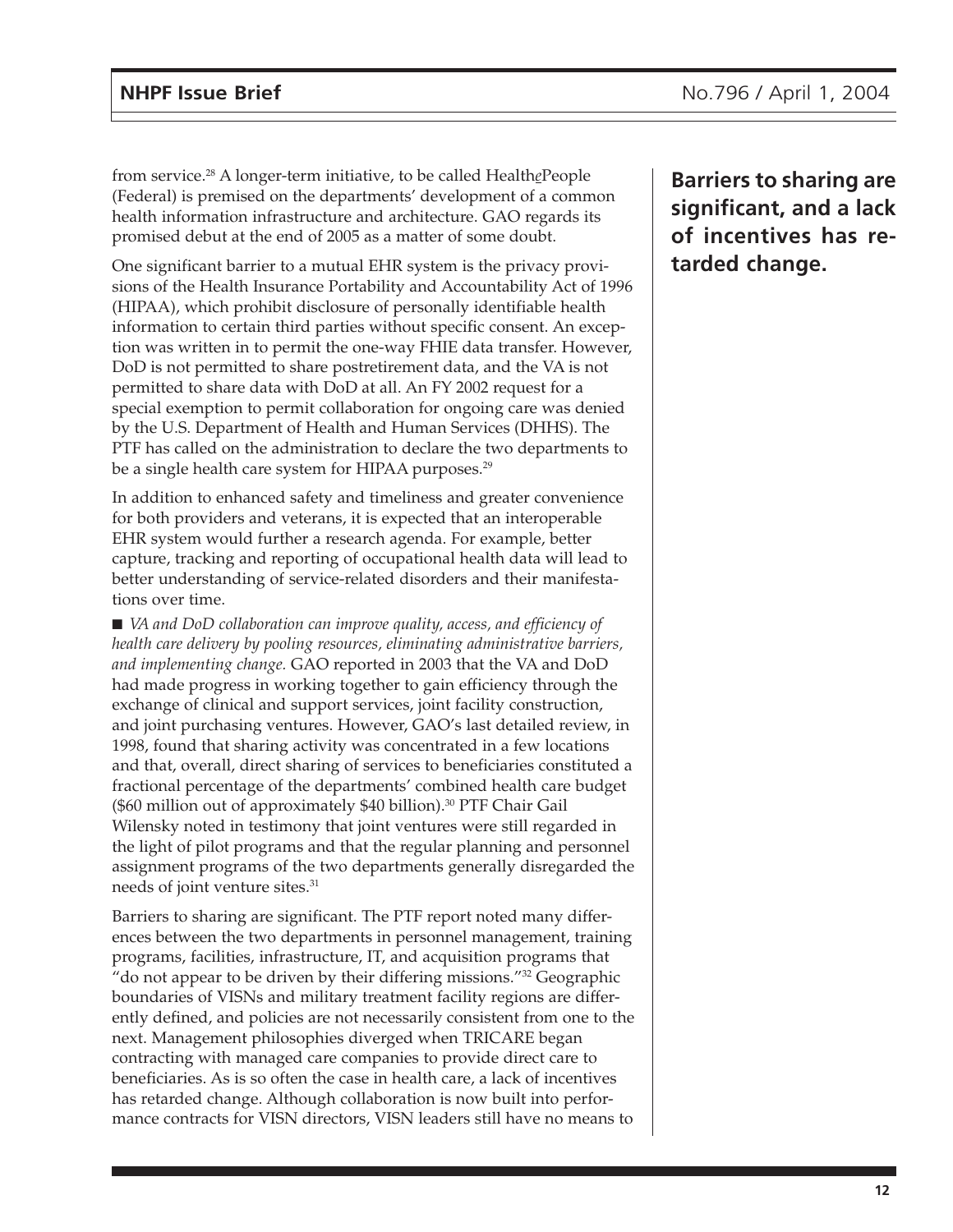provide incentives at the local level.<sup>33</sup> The PTF called upon senior management to provide "significantly enhanced authority, accountability, and incentives to health care managers at the local and regional level."34

**Medicare —** For many years, VSOs and other advocates have seen Medicare subvention as a potential source of funding beyond appropriations. The dictionary definition of subvention is "providing of assistance or support, especially in the form of financial aid." In this context, subvention would mean that the VA could bill Medicare for the services it provides to Medicare beneficiaries.

The Balanced Budget Act of 1997 authorized a three-year demonstration of Medicare subvention with DoD, which was closely watched as a model that the VA might learn from. The DoD subvention program took the form of a managed care plan, TRICARE Senior Prime, which allowed Medicare-eligible military retirees and their dependents to receive Medicare-reimbursed care in military facilities at six sites. At the end of the demonstration, GAO found that "although DoD satisfied enrollees and gave them good access to care, in doing so it incurred high costs...largely due to enrollees' heavy use of services."35

Attempts to authorize a similar demonstration for the VA were under way as the DoD demonstration was operating. In 1998, H.R. 3828 was reported by the House Committee on Ways and Means; the following year, the Senate Committee on Finance followed suit with S. 1928. The Centers for Medicare and Medicaid Services went so far as to enter into a memorandum of understanding with the VA in 1999 "in preparation for enactment of legislation that would...authorize implementation."36 But the forces necessary to make the desired demonstration a reality never aligned.

DHHS and the VA took action to address the VA-Medicare nexus, however, with the creation in 2003 of "VA+Choice" (later renamed VA Advantage to comport with the MMA). At the same time that Principi announced the suspension of Priority Group 8 enrollment, he and Health and Human Services Secretary Tommy Thompson announced an alternative for affected veterans. Under an agreement between the two departments, the VA would operate as a Medicare Advantage provider, allowing Medicare-eligible Priority Group 8 veterans for whom new enrollments were suspended access to VA care that Medicare would pay for. The program is expected to begin accepting enrollees in selected sites in September 2004.

Veterans who become eligible for the drug benefit under MMA in 2006 may well choose to remain with the VA drug benefit they already have. The department has been able to leverage the volume of its drug purchasing to obtain favorable pricing from manufacturing, a strategy MMA delegates to private entities rather than to DHHS. Out-of-pocket cost to beneficiaries is minimal under VA coverage as well; for example, the president's 2005 budget proposes an increase in the per-prescription copay, but only from \$7 to \$15.

**DHHS and the VA took action to address the VA-Medicare nexus with the creation of VA Advantage.**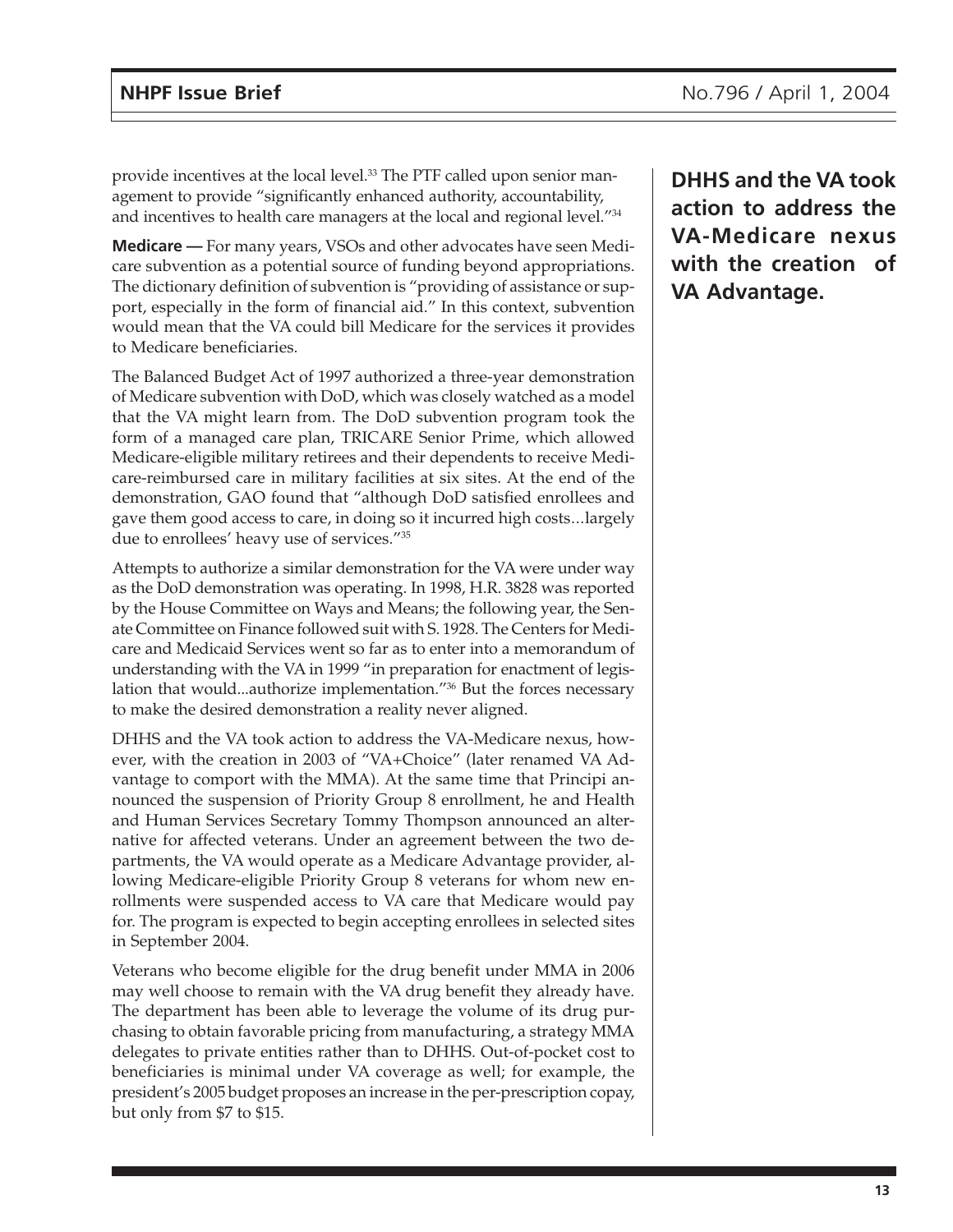# **THE HEART OF THE MATTER: BALANCE FUNDING AND ENROLLMENT**

The VHA faces a future wherein health care costs, beneficiary demand, and the drive toward quality and technological leadership may conceivably moderate, but are unlikely to reverse. Congressional commitment to (and vote-courting of) veterans is a staple. Budget deficits are more common than surpluses. Yet, as the PTF concluded, "the mismatch between funding for the VA health system and the demand for services from enrolled veterans affects the delivery of timely health care and impedes efforts to collaborate between VA and DoD."37 What options do department leaders have? Acting on advice to enter partnerships and to increase efficiency and collections in the near term would seem prudent. Ultimately, however, many stakeholders feel it comes down to a choice: secure funding adequate to discharge the mission or concentrate efforts on the core groups to the exclusion of veterans who are relatively better off and who have no service-connected injuries or illnesses.

Each approach has proponents. As described above, the Bush administration has chosen to limit enrollment by new Priority 8 veterans, who are generally those with higher incomes and without service-connected conditions. This finds some support among the core groups. As one service-connected disabled veteran put it, "Sure, they were in the service. But they didn't get hurt. And why should a guy who hasn't taken care of himself since he got out think the country owes him like they owe the guy who got his leg blown off?"

The VSOs, as membership organizations representing all sorts and conditions of veterans, want VA programs to be broadly inclusive. Their position is that VA health care funding should be moved from its current "discretionary" status to the "mandatory" column, where compensation benefits already reside. *The Independent Budget*, a budget and policy document jointly published by AMVETS, Disabled American Veterans, Paralyzed Veterans of America, and the Veterans of Foreign Wars of the United States, makes this case,

Because of their extraordinary sacrifices and contributions, veterans have earned the right to free health care as a continuing cost of national defense. Guaranteed health-care funding would not create an individual entitlement to health care, nor change VA's current mission. Guaranteeing veterans health-care funding would, however, eliminate the year-toyear uncertainty about funding levels that [has] prevented VA from being able to adequately plan for and meet the growing needs of veterans seeking treatment.<sup>38</sup>

The VSOs' pleas have not fallen on deaf ears; at different times, both the chair and the ranking member of the House Veterans' Affairs Committee have introduced legislation to confer the "mandatory" designation. Chairman Christopher H. Smith (R-NJ) last year presented a more complex proposal: creating an independent board charged with forecasting the

**"The mismatch between funding for the VA health system and the demand for services from enrolled veterans affects the delivery of timely health care."**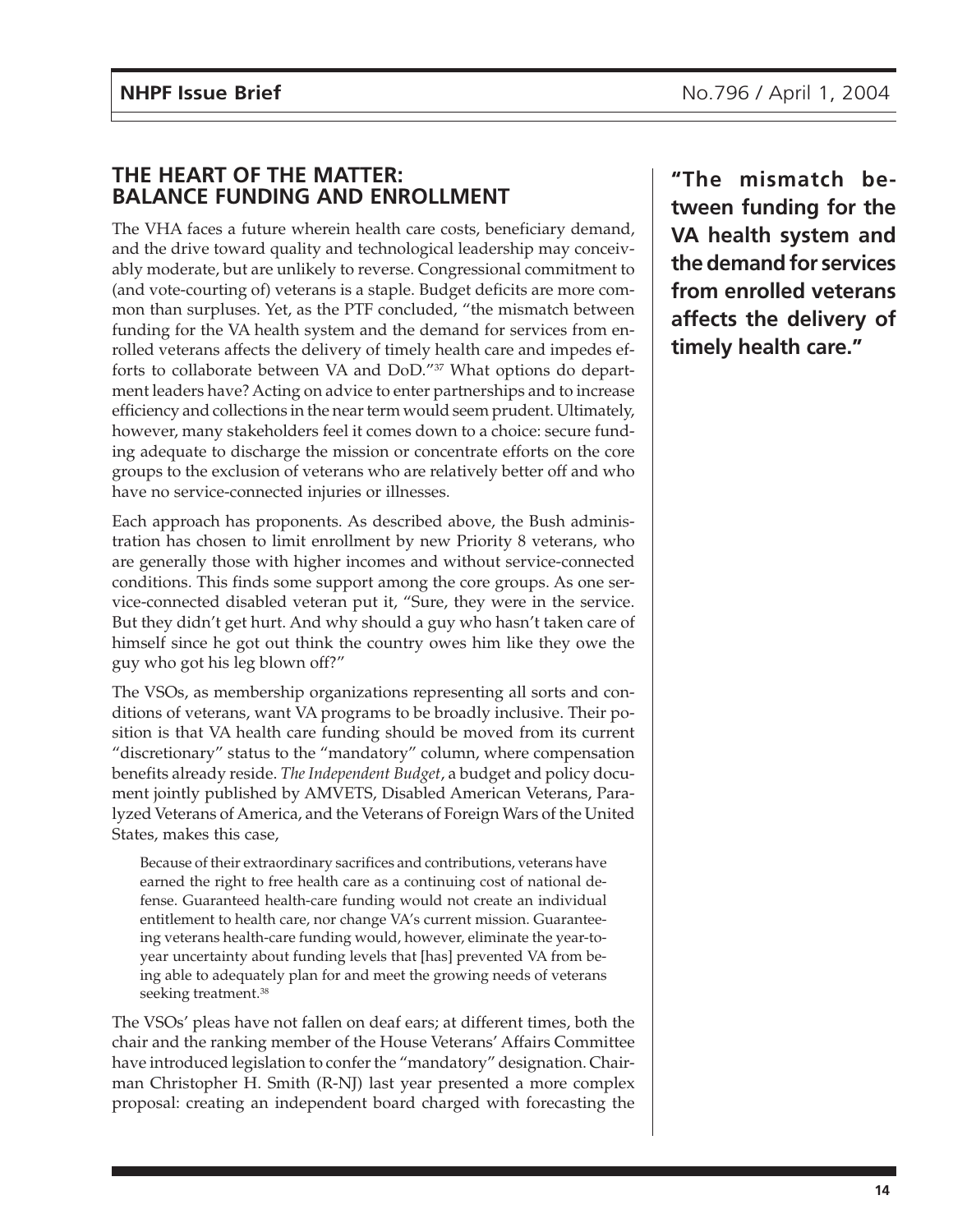VHA's health-care budget needs and requiring the administration to use the board's numbers as the basis of its budget proposal.

# **OUTLOOK**

Legislation passed in 2003 was not of the fundamental-change variety. H.R. 1720/S. 1156 contained provisions that, for example, eliminate copayments for former prisoners of war and authorize the VA to hire chiropractors. This legislation also authorized funds for new construction and major medical projects and seemed (by requiring advance notice and enhanced reporting) to set up a warning system, should facility closings start to happen. The Veterans' Affairs Committees may feel strongly about increasing funding, but the necessary consensus does not exist Congress-wide.

The president's budget for 2005 requests \$29.5 billion for the VA's medical care, an increase of 4.1 percent over the 2004 level. This figure incorporates a projected \$2.4 billion in third-party collections and copayments from veterans, the latter including an annual user fee of \$250 for veterans in Priority Categories 7 and 8. In terms of benefit expansions, the request would eliminate some copayments and authorize the department to pay for emergency room care or urgent care for enrolled veterans in non-VA medical facilities. VSOs have judged the proposed funding insufficient.

Though strategies and processes may differ, the VA ultimately faces the same challenges as the rest of the American health care system: finding an equilibrium between demand and supply. Given an aging population subject to chronic disease and an ever-expanding technology, either a greater expenditure of resources or some way of rationalizing the distribution of lesser resources must be reached. Because resources to meet all demand for health care are not readily available and would have to be taken from the funding of other public goods, some form of tiering is the almost inevitable response. Preference may be granted on the basis of income (as already seen to some degree in the private sector), age, severity of condition, or (in the VA's case) percentage rating of service-connected disability.

The department's FY 2003–2008 Strategic Plan acknowledges reality in its key assumptions, among them that the "VA's budget will be consistent with the President's Government-Wide Budget Plan, and will change, as appropriate, to align with future initiatives."39 Perhaps those charged with aligning veterans' health care needs with the VA's resources will find encouragement in another assumption—that the size of the veteran population will decrease from 25.2 million to 15.0 million between the years 2003 and 2030. Perhaps demand will moderate once prescription drugs are available through Medicare. On the other hand, it may not be wise to bank on an absence of future wars.

**The VA ultimately faces the same challenges as the rest of the American health care system.**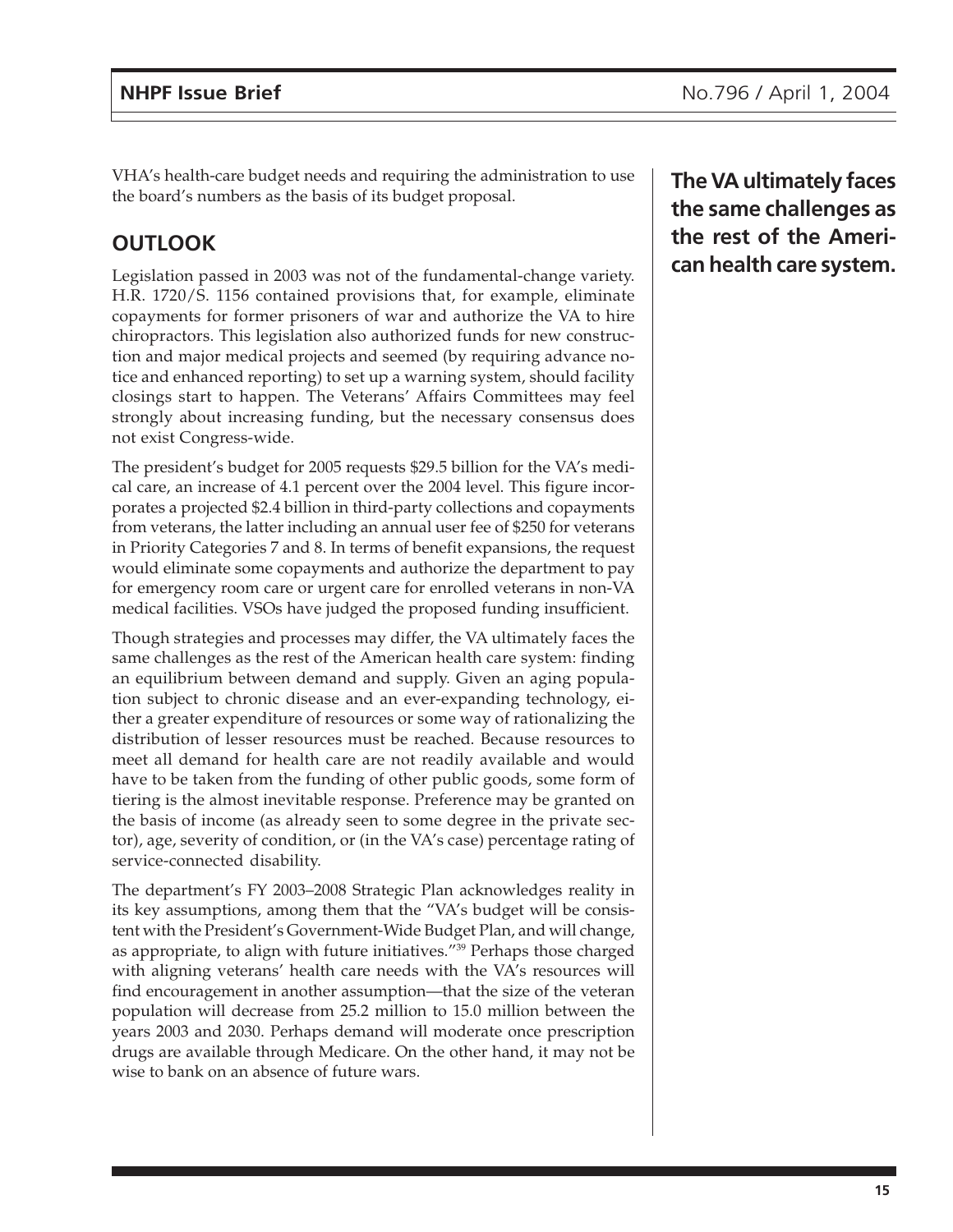## **ENDNOTES**

1. On June 22, 1999, the United States Supreme Court held in *Olmstead v. L.C.* that the unnecessary segregation of individuals with disabilities in institutions may constitute discrimination based on disability. The court ruled that the Americans with Disabilities Act may require states to provide community-based services rather than institutional placement for persons with disabilities.

2. U.S. House of Representatives, "Report to the Committee on the Budget from the Committee on Veterans' Affairs Submitted Pursuant to Section 301 of the Congressional Budget Act of 1974 on the Budget Proposed for Fiscal Year 2004," Washington, DC, February 28, 2004, 1; accessed March 12, 2004, at http://veterans.house.gov/legislation/108/ budrep04.html.

3. Office of the Secretary, "Strategic Plan, 2003–2008," Department of Veterans Affairs, Washington, DC, July 2003; accessed March 12, 2004, at http://www.va.gov/opp/sps/ 2003plan/Plan\_2003.pdf. And Donald Stockford, Department of Veterans Affairs, e-mail communication with author, January 27, 2004.

4. Jordan J. Cohen, Association of American Medical Colleges (AAMC), "Statement of the Association of American Medical Colleges on VA-Academic Affiliations and the CARES Program," delivered to the VA CARES Commission, October 7, 2003; accessed March 12, 2004, at http://www.aamc.org/advocacy/library/vahud/testimony/2003/100703.pdf.

5. Department of Veterans Affairs, "2004 Departmental Performance Plan," 2004 Congressional Submission (undated), 16; accessed October 28, 2003, at http://www.va.gov/ budget/plan/FY2004\_Summary\_Information.pdf.

6. Department of Veterans Affairs, "Draft National CARES Plan," introduction, 2; accessed October 24, 2003, at http://www1.va.gov/cares/page.cfm?pg=105. See also Thomas Garthwaite, Department of Veterans Affairs, testimony before the Subcommittee on Health, Committee on Veterans' Affairs, U.S. House of Representatives, July 15, 1999.

7. Cynthia A. Bascetta, Department of Veterans Affairs, "VA Long-Term Care: Changes in Service Delivery Raise Important Questions," testimony before the Committee on Veterans' Affairs, U.S. House of Representatives, Washington, DC, January 28, 2004.

8. John D. McKellar, Che-Chin Lie, and Keith Humphreys, "Health Services for VA Substance Use Disorder Patients, Comparison of Utilization in Fiscal Years 2002, 2001, and 1998," Department of Veterans Affairs, Palo Alto, CA, September 2003.

9. President's Task Force to Improve Health Care Delivery for Our Nation's Veterans (PTF), "Final Report," Washington, DC, May 2003, 2; accessed March 10, 2004, at http:// www1.va.gov/med/highlights/IHCD\_Final\_Report\_3rd.pdf.

10. Jonathan B. Perlin, Department of Veterans Affairs, "Putting the Patient at the Center," presentation to Health Care's Information Revolution: Putting People at the Center of Progress, FACCT conference, Arlington, Virginia, October 14, 2003.

11. American Customer Satisfaction Index, "Veterans Health Administration—Inpatients" and "Veterans Health Administration—Outpatients," final reports, American Society for Quality, University of Michigan Business School, and CFI Group, photocopied, December 2003. And American Customer Satisfaction Index, "ACSI Scores for U.S. Federal Government," December 15, 2003; accessed March 12, 2004, at http://www.theacsi.org/ government/govt-03.html.

12. Bill McAllister, "Quality of Vets' Health Care Questioned," *Washington Post,* December 20, 1997.

13. James P. Bagian and Jonathan B. Perlin, Department of Veterans Affairs, testimony before the Subcommittee on Oversight and Investigation, Committee on Veterans' Affairs, U.S. House of Representatives, Washington, DC, July 27, 2000; accessed March 13, 2004, at http://www.va.gov/oca/testimony/hcva/oversight\_investigations/27jy00PS.html.

14. Ashish K. Jha, Jonathan B. Perlin, Kenneth W. Kizer, and R. Adams Dudley, "Effect of the Transformation of the Veterans Affairs Health Care System on the Quality of Care," *New England Journal of Medicine,* 348, no. 22 (May 29, 2003): 2218.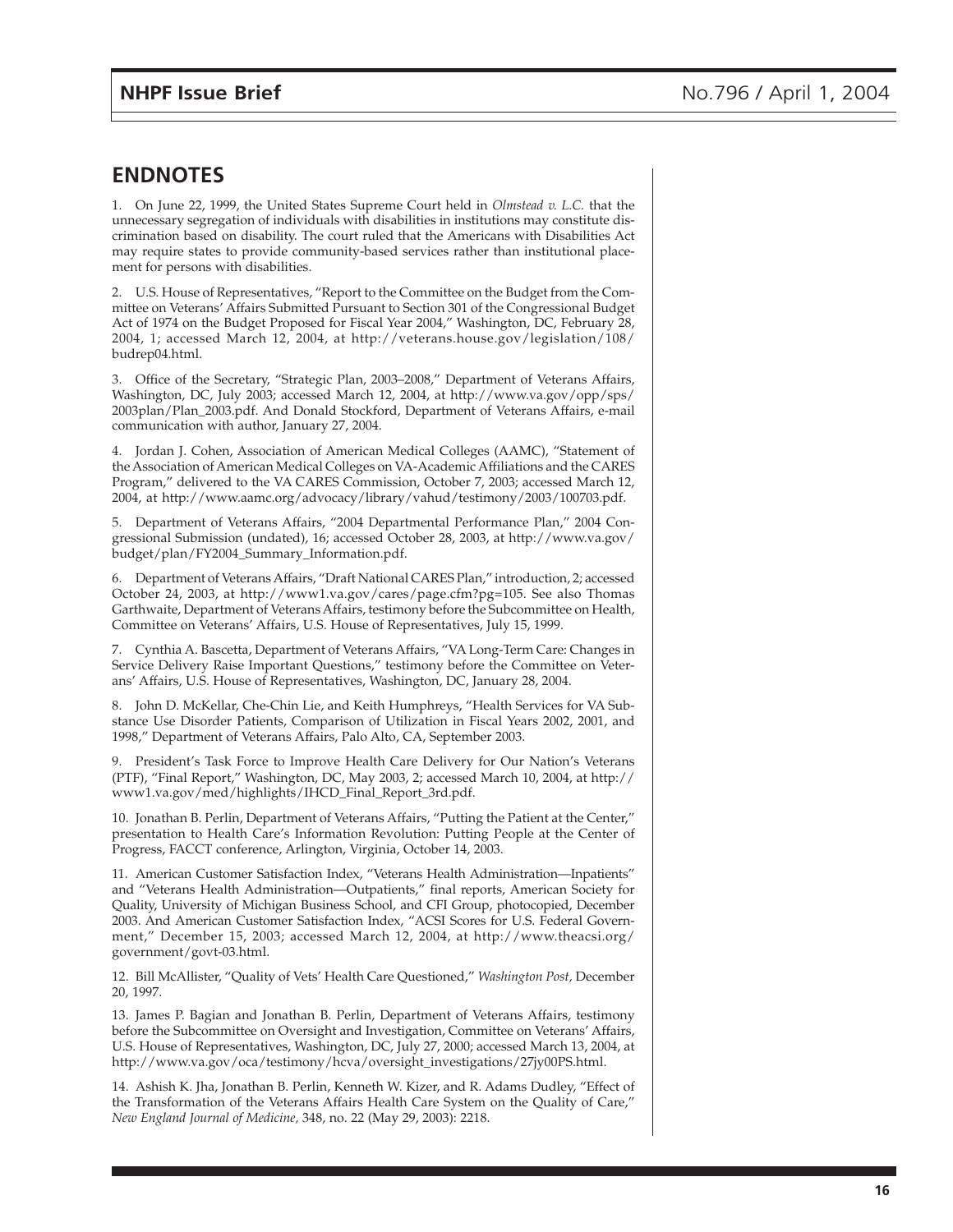15. Thomas Parrino,"Information Technology and Primary Care at the VA: Making a Good Thing Better," *Forum,* October 2003.

16. Robert H. Roswell, Department of Veterans Affairs, testimony before the Subcommittee on Health, Committee on Veterans' Affairs, U.S. House of Representatives, Washington, DC, April 3, 1997.

17. Cynthia A. Bascetta, Veterans Affairs, "VA Health Care: Changes Needed to Improve Resource Allocation to Health Care Networks," testimony before the Subcommittee on National Security, Veterans' Affairs, and International Relations of the Committee on Government Reform, U.S. House of Representatives (GAO-02-744T), U.S. General Accounting Office, Washington, DC, May 14, 2002; accessed March 12, 2004, at http://www.gao.gov/ new.items/d02744t.pdf.

18. Cynthia A. Bascetta, Department of Veterans Affairs, "Department of Veterans Affairs: Key Management Challenges in Health and Disability Programs," testimony before the Committee on Veterans' Affairs, U.S. House of Representatives (GAO-03-756T), U.S. General Accounting Office, Washington, DC, May 8, 2003, 2; accessed March 12, 2004, at http://www.gao.gov/new.items/d03756t.pdf.

19. Bascetta, "Department of Veterans Affairs," 7.

20. Cohen, "Statement."

21. AMVETS, Disabled American Veterans, Paralyzed Veterans of America, and the Veterans of Foreign Wars of the United States, "The Independent Budget for FY 2004," Washington, DC, 5.

22. U.S. General Accounting Office, "Third-Party Collections Rising as VA Continues to Address Problems in Its Collections Operations" (GAO-03-145), report to the chairman, Subcommittee on Oversight and Investigations, Committee on Veterans' Affairs, U.S. House of Representatives, Washington, DC, January 2003, 2.

23. Executive Order 13214, *Federal Register,* 66, no. 105 (May 31, 2001): 29447.

24. PTF, "Final Report," 13.

25. Frances M. Murphy, Department of Veterans Affairs, testimony before the Subcommittee on Oversight and Investigations, House Committee on Veterans' Affairs, Washington, DC, November 19, 2003.

26. Murphy, testimony, 26.

27. Separated since 1989, when the Composite Health Care System was implemented.

28. Linda D. Koontz, U.S. General Accounting Office, "Computer-Based Patient Records: Short-Term Progress Made, but Much Work Remains to Achieve of Two-Way Data Exchange between VA and DoD Health Systems" (GAO-04-271T), statement before the Subcommittee on Oversight and Investigation, Committee on Veterans' Affairs, U.S. House of Representatives, Washington, DC, November 19, 2003, 5. See also Linda D. Koontz, "Computer-Based Patient Records: Sound Planning and Project Management Are Needed to Achieve a Two-Way Exchange of VA and DOD Health Data," testimony before the Subcommittee on Oversight and Investigation, Committee on Veterans' Affairs, U.S. House of Representatives, March 17, 2004.

29. PTF, "Final Report," 29.

30. U.S. General Accounting Office, "VA and Defense Health Care: Evolving Health Care Systems Require Rethinking of Resource Sharing Strategies" (GAO/HEHS-00-52), Washington, DC, May 2000, 10; accessed March 12, 2004, at http://www.gao.gov/new.items/ he00052.pdf.

31. Gail Wilensky, testimony before the Committee on Veterans' Affairs, U.S. House of Representatives, Washington, DC, June 3, 2003.

32. Wilensky, testimony, 7.

33. PTF, "Final Report," 17, 46.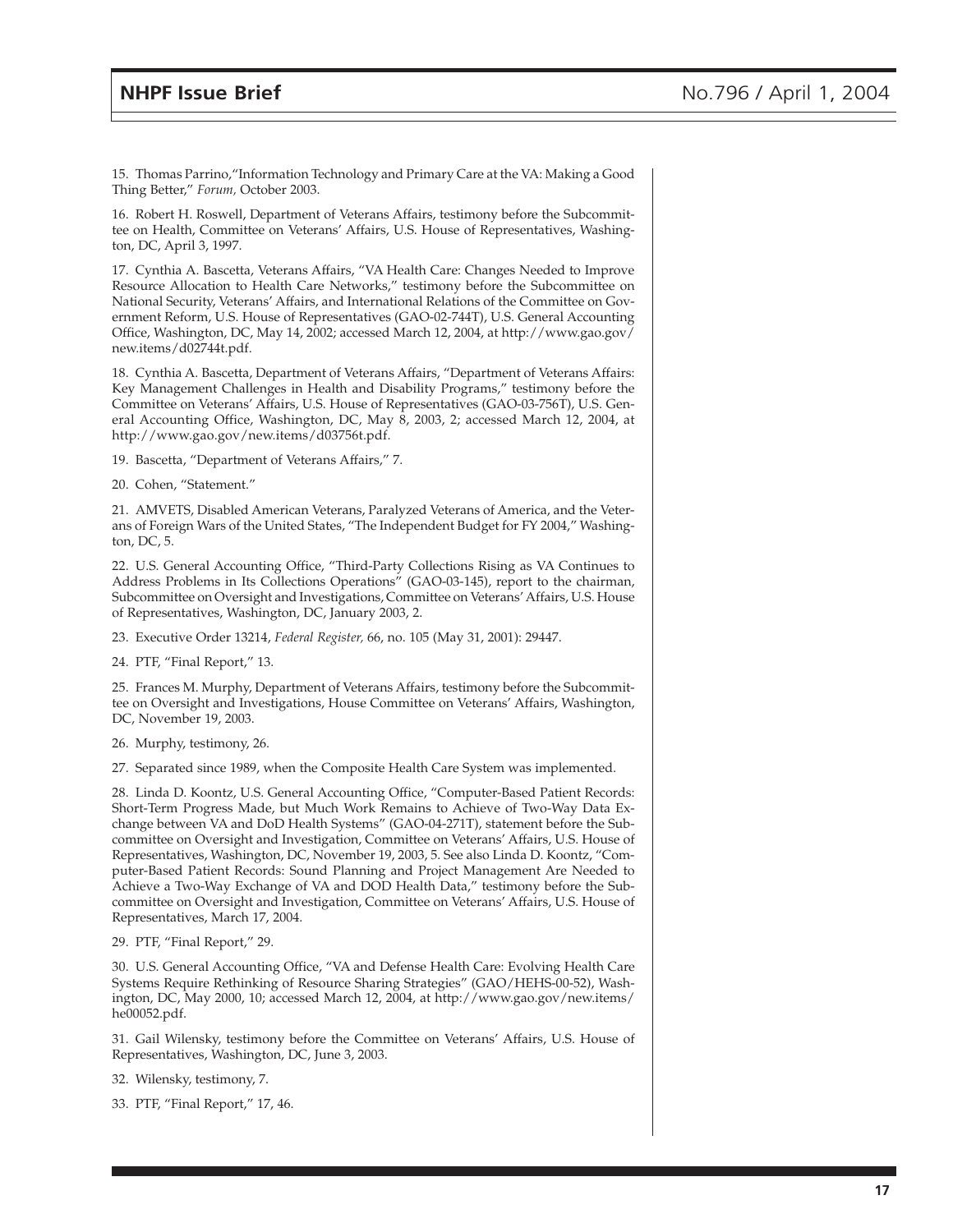34. PTF, "Final Report," 46.

35. U.S. General Accounting Office, "Medicare Subvention Demonstration: Pilot Satisfies Enrollees, Raises Cost and Management Issues for DOD Health Care" (GAO-02-284), report to Congressional Committees, February 2002, 3; accessed March 12, 2004, at http:// www.gao.gov/new.items/d02284.pdf.

36. Robert A. Berenson, Department of Health and Human Services, testimony before the Committee on Ways and Means, U.S. House of Representatives, Washington, DC, July 1, 1999, 2.

37. PTF, "Final Report," 81.

38. AMVETS et al., "Independent Budget," 4.

39. Office of the Secretary, "Strategic Plan."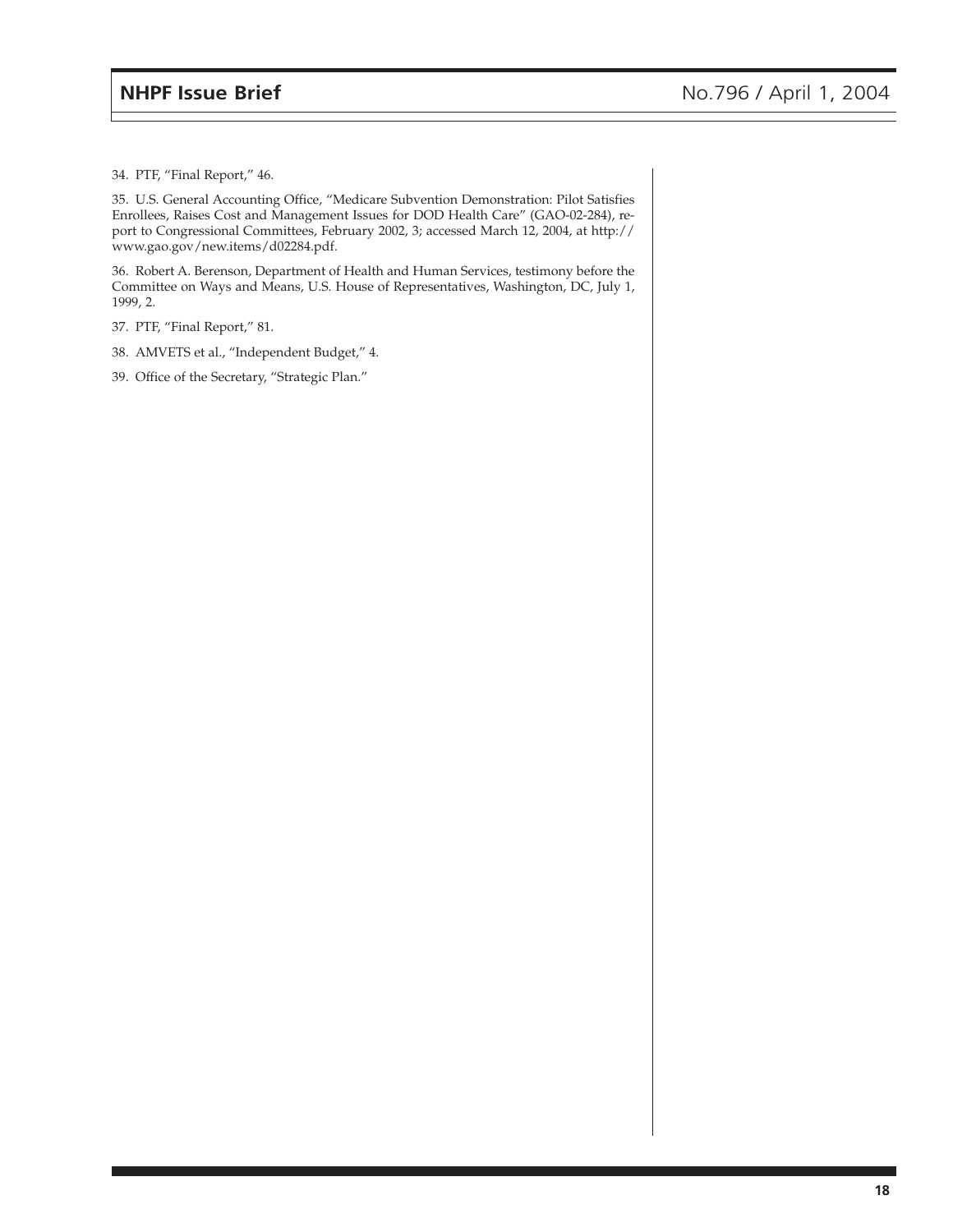## **Appendix 1: VA Health Care Enrollment Priority Groups**

#### **Enrollment Priority 1**

■ Veterans with service-connected disabilities rated 50 percent or more disabling.

#### **Enrollment Priority 2**

■ Veterans with service-connected disabilities rated 30 percent or 40 percent disabling.

### **Enrollment Priority 3**

- Veterans who are former POWs.
- Veterans awarded the Purple Heart.

■ Veterans whose discharge was for a disability that was incurred or aggravated in the line of duty.

■ Veterans with service-connected disabilities rated 10 percent or 20 percent disabling.

■ Veterans awarded special eligibility classification under Title 38, U.S.C., Section 1151, "benefits for individuals disabled by treatment or vocational rehabilitation."

#### **Enrollment Priority 4**

■ Veterans who are receiving aid and attendance or housebound benefits.

■ Veterans who have been determined by VA to be catastrophically disabled.

### **Enrollment Priority 5**

■ Nonservice-connected veterans and noncompensable service-connected veterans rated 0 percent disabled whose annual income and net worth are below the established VA means test thresholds.

- Veterans receiving VA pension benefits.
- Veterans eligible for Medicaid benefits.

### **Enrollment Priority 6**

- World War I veterans.
- Mexican Border War veterans.
- Compensable 0 percent service-connected veterans.

■ Veterans solely seeking care for disorders associated with the following:

- exposure to herbicides while serving in Vietnam, or
- exposure to ionizing radiation during atmospheric testing or during the occupation of Hiroshima and Nagasaki, or